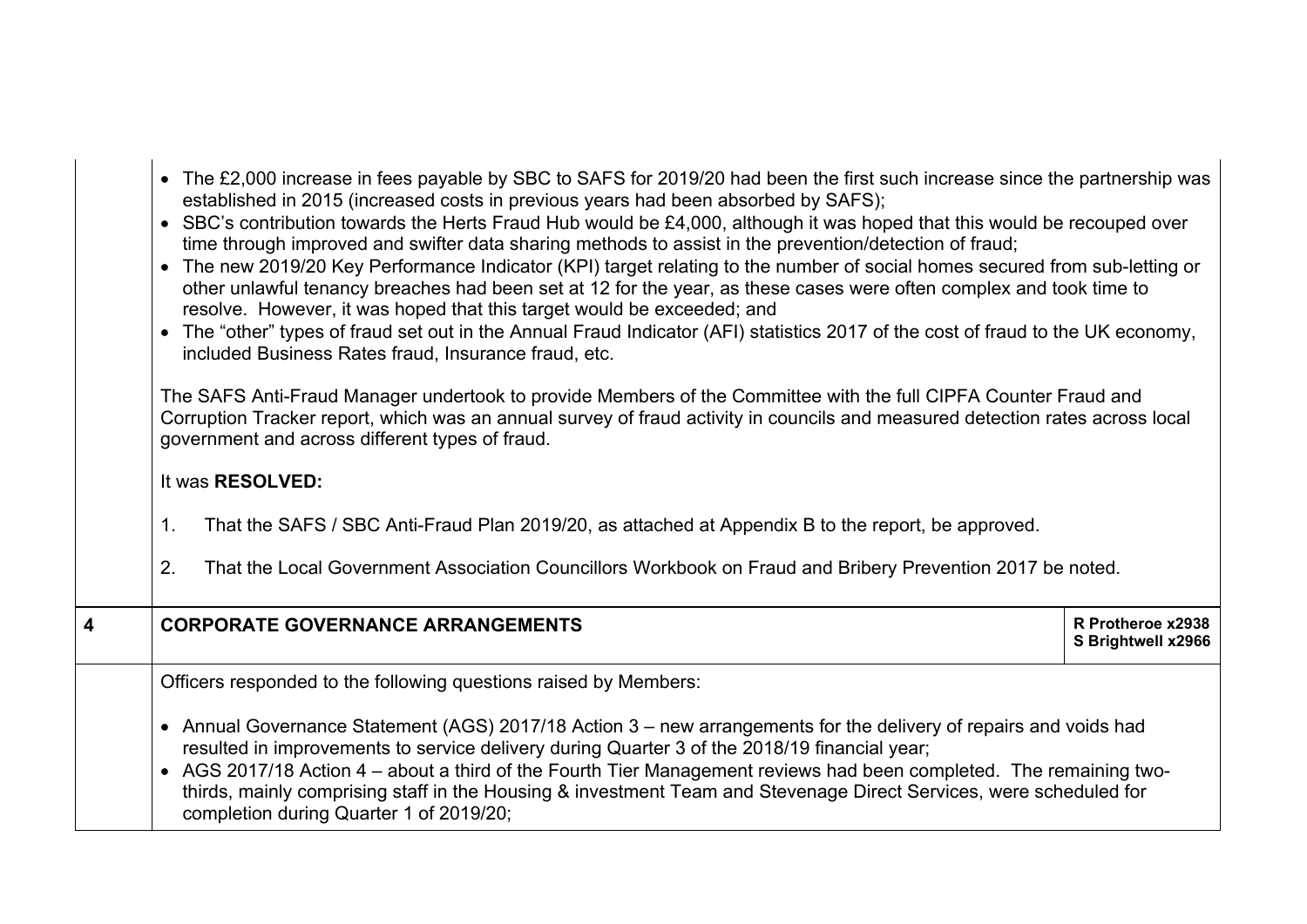|   | • AGS 2017/18 Action 5 – a draft ICT Strategy (including investment proposals) and roadmap was being developed to<br>enhance improvement activity throughout 2019/20;<br>• AGS 2018/19 Action 1 – the Assistant Director (Corporate Services & Transformation) undertook to provide Members of the<br>Committee with further detail as to the resourcing of the Aids & Adaptations Policy, and the review of the ability and financial<br>viability to take on sub-contracted works in-house;<br>• AGS 2018/19 Action 7 – the SIAS Client Audit Manager confirmed that the governance framework and business plan for the<br>CCTV Partnership was due to be reviewed at the meeting of the Joint CCTV Partnership Committee at its meeting to be held<br>on 10 April 2019; and<br>• SBC's Corporate Governance Group was chaired by the Assistant Director (Finance & Estates), with the Assistant Director<br>(Corporate Services & Transformation) as Vice-Chair, and comprised other senior officers, as well as the SIAS Client Audit<br>Manager.<br>It was RESOLVED:<br>That progress on significant corporate governance enhancement activity during 2018/19 be noted.<br>1. |  |  |
|---|------------------------------------------------------------------------------------------------------------------------------------------------------------------------------------------------------------------------------------------------------------------------------------------------------------------------------------------------------------------------------------------------------------------------------------------------------------------------------------------------------------------------------------------------------------------------------------------------------------------------------------------------------------------------------------------------------------------------------------------------------------------------------------------------------------------------------------------------------------------------------------------------------------------------------------------------------------------------------------------------------------------------------------------------------------------------------------------------------------------------------------------------------------------------------------|--|--|
|   | 2.<br>That corporate governance enhancement activity identified for 2019/20, for inclusion in the Council's 2018/19 Annual<br>Governance Statement, be noted.                                                                                                                                                                                                                                                                                                                                                                                                                                                                                                                                                                                                                                                                                                                                                                                                                                                                                                                                                                                                                      |  |  |
| 5 | S Martin (SIAS)<br><b>SHARED INTERNAL AUDIT SERVICES - PROGRESS REPORT 2018/19</b>                                                                                                                                                                                                                                                                                                                                                                                                                                                                                                                                                                                                                                                                                                                                                                                                                                                                                                                                                                                                                                                                                                 |  |  |
|   | In reply to Members' queries, the SIAS Client Audit Manager commented:<br>• As referred to earlier in the meeting, the High Priority Recommendations relating to the CCTV Partnership were scheduled to<br>be addressed by the Joint CCTV Partnership Committee at its meeting to be held on 10 April 2019;<br>• The Client Satisfaction Performance Indicator had met the 100% target, although it was noted that only 11 of 29<br>questionnaires had been completed and returned to SIAS, despite regular reminders. The Assistant Director (Corporate<br>Services & Transformation) undertook to raise this issue with Senior Leadership Team colleagues; and                                                                                                                                                                                                                                                                                                                                                                                                                                                                                                                   |  |  |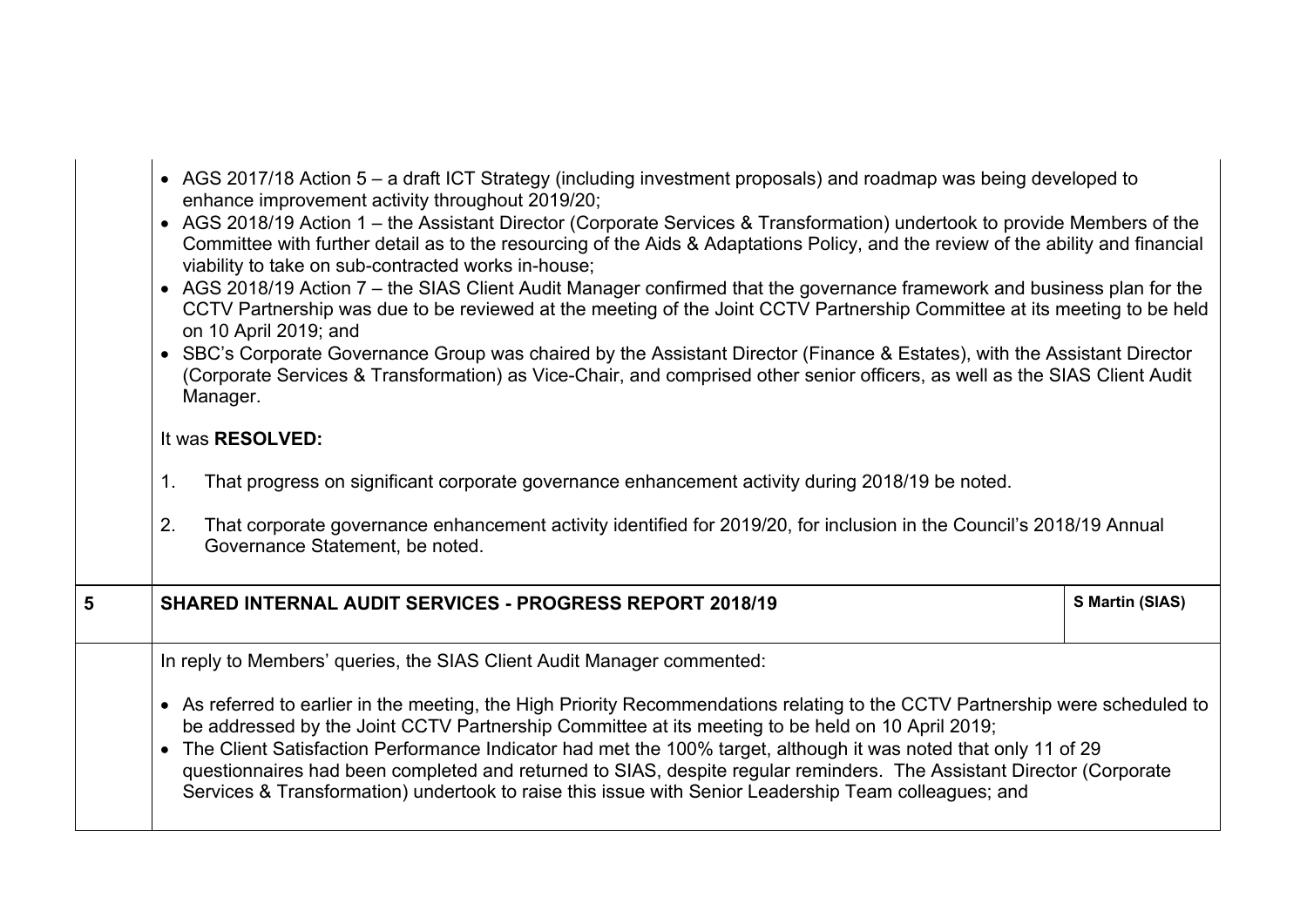|                 | • Joint Reviews – only 2 out of 4 billable audit days had been delivered during 2018/19 (relating to the CCTV Partnership<br>review). There had been no appetite during the year for any further Joint Review audit work.<br>It was <b>RESOLVED:</b><br>That the Internal Audit progress report 2018/19 be noted.<br>1 <sub>1</sub><br>2.<br>That the amendments to the Internal Audit Plan, as at 1 March 2019, be approved.<br>3.<br>That the status of Critical and High Priority Recommendations be noted.                                                                                                                                                                                                                                                                                                                                                                                                                                                                                                                                                                                                                                                                                              |                 |
|-----------------|-------------------------------------------------------------------------------------------------------------------------------------------------------------------------------------------------------------------------------------------------------------------------------------------------------------------------------------------------------------------------------------------------------------------------------------------------------------------------------------------------------------------------------------------------------------------------------------------------------------------------------------------------------------------------------------------------------------------------------------------------------------------------------------------------------------------------------------------------------------------------------------------------------------------------------------------------------------------------------------------------------------------------------------------------------------------------------------------------------------------------------------------------------------------------------------------------------------|-----------------|
| $6\phantom{1}6$ | <b>SHARED INTERNAL AUDIT SERVICE - INTERNAL AUDIT PLAN 2019/20</b>                                                                                                                                                                                                                                                                                                                                                                                                                                                                                                                                                                                                                                                                                                                                                                                                                                                                                                                                                                                                                                                                                                                                          | S Martin (SIAS) |
|                 | In respect of the Hertfordshire Home Improvement Agency (HHIA) audit, the SIAS Client Audit Manager explained that this<br>audit had received a "Limited" assurance level at draft report stage. Once finalised, the audit report would be submitted to the<br>Committee.<br>A number of Members had experienced communication problems when dealing with HHIA-related enquiries from residents, in<br>respect of the taking of responsibility to deal with issues between officers of Hertfordshire County Council and SBC. The<br>Assistant Director (Corporate Services & Transformation) undertook to provide clarity between the respective responsibilities of<br>HCC and SBC under the HHIA Agreement, and circulate this to Members of the Committee.<br>The Client Audit Manager was requested to give consideration to a possible amendment to the Client Satisfaction Performance<br>Indicator included in the Audit Plan, so that the target was for 100% of survey questionnaires to be returned, with a satisfaction<br>rate of 95%.<br>It was RESOLVED that the proposed Stevenage Borough Council Internal Audit Plan for 2019/20, as attached at Appendix A to<br>the report, be approved. |                 |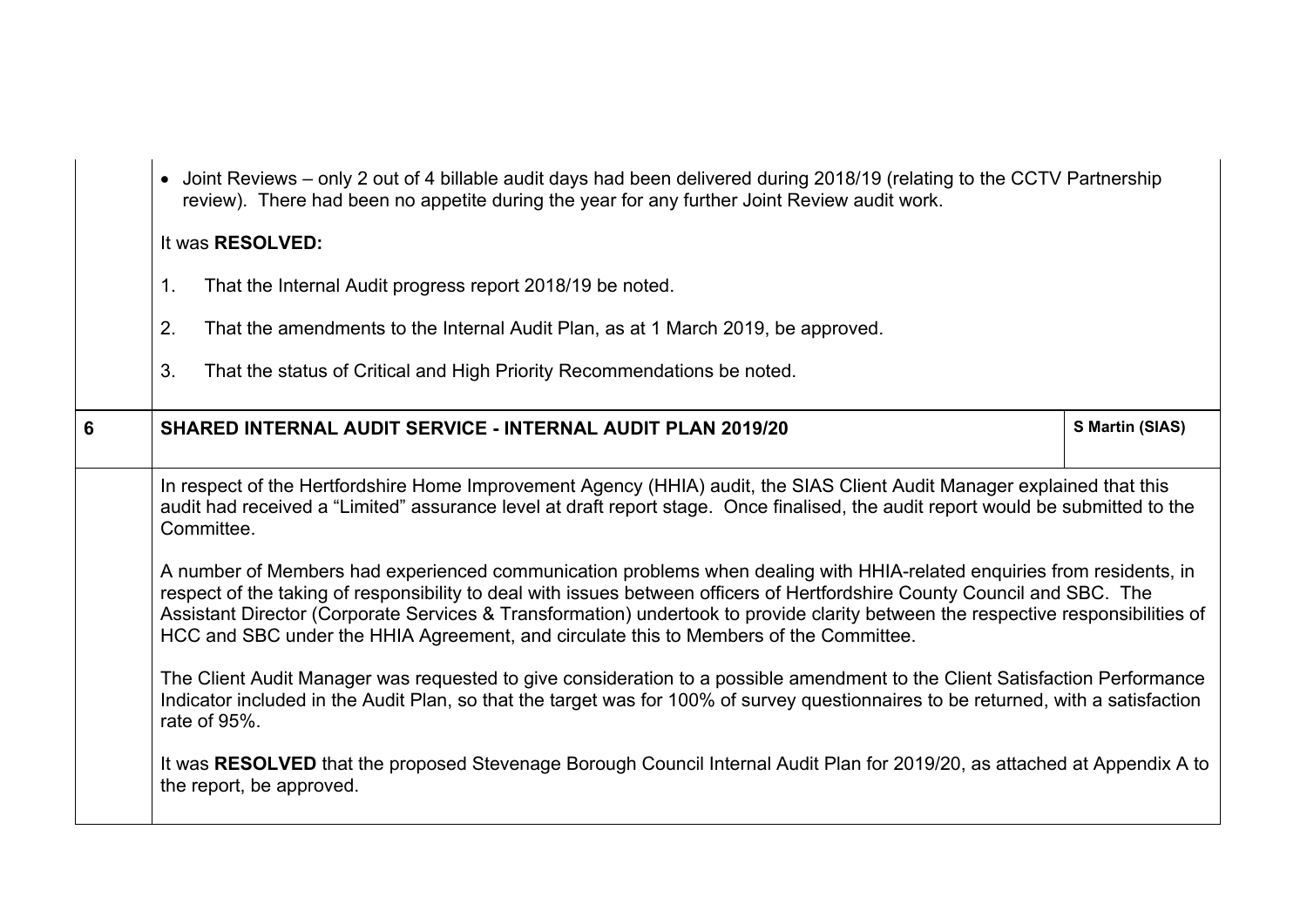| $\overline{7}$ | <b>URGENT PART 1 BUSINESS</b>                                                                                                                                                                                                                                                                                                                                                                |                                                       |  |
|----------------|----------------------------------------------------------------------------------------------------------------------------------------------------------------------------------------------------------------------------------------------------------------------------------------------------------------------------------------------------------------------------------------------|-------------------------------------------------------|--|
|                | None.                                                                                                                                                                                                                                                                                                                                                                                        |                                                       |  |
| 8              | <b>EXCLUSION OF PUBLIC AND PRESS</b>                                                                                                                                                                                                                                                                                                                                                         |                                                       |  |
|                | It was <b>RESOLVED</b> that:                                                                                                                                                                                                                                                                                                                                                                 |                                                       |  |
|                | Under Section 100(A) of the Local Government Act 1972, the press and public be excluded from the meeting for the<br>1.<br>following items of business on the grounds that they involved the likely disclosure of exempt information as described in<br>paragraphs 1-7 of Part 1 of Schedule 12A of the Act as amended by Local Government (Access to information) (Variation)<br>Order 2006. |                                                       |  |
|                | 2.<br>Members considered the reasons for the following reports being in Part II and determined that the exemption from<br>disclosure of the information contained therein outweighed the public interest in disclosure.                                                                                                                                                                      |                                                       |  |
| 9              | <b>STRATEGIC RISK REGISTER</b>                                                                                                                                                                                                                                                                                                                                                               | R Protheroe x2938<br><b>S Kingsley-Smith</b><br>x2390 |  |
|                | It was RESOLVED:                                                                                                                                                                                                                                                                                                                                                                             |                                                       |  |
|                | 1.<br>That the latest Strategic Risk Register (set out in Appendices A1 – A3 to the report) be noted.                                                                                                                                                                                                                                                                                        |                                                       |  |
|                | 2.<br>That developments on risk management issues be noted.                                                                                                                                                                                                                                                                                                                                  |                                                       |  |
|                |                                                                                                                                                                                                                                                                                                                                                                                              |                                                       |  |